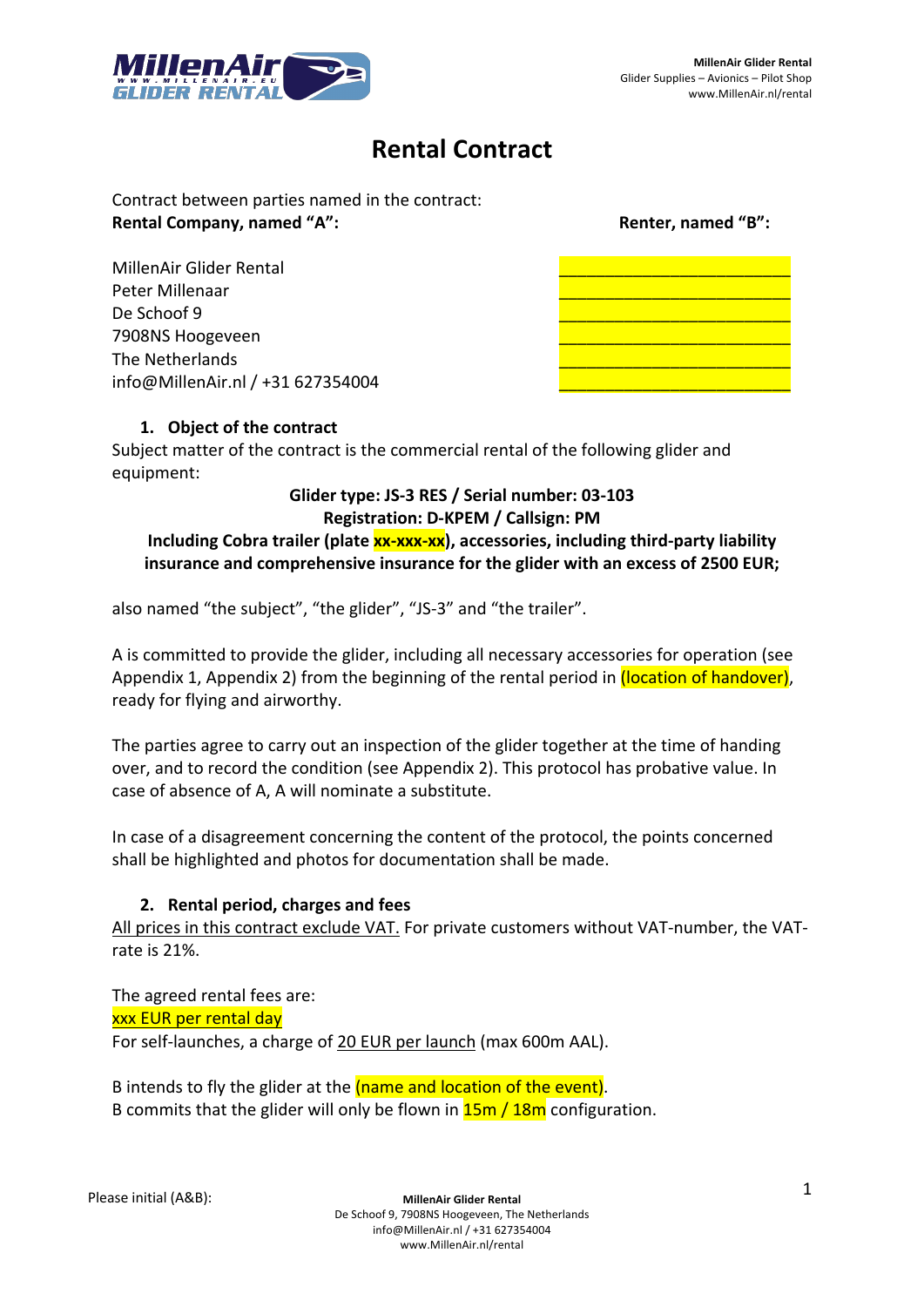

B commits himself to a pre-payment of 25% of the complete rental fee within 7 days after signing the contract, otherwise the glider can be reassigned by A and the contract becomes invalid.

B agrees to transfer a security deposit of 3000 EUR, latest at handover, and return the glider after the rental period to A in equivalent condition. The deposit will be refunded immediately\*, if the glider is passed back without deficiencies or damages and or open amounts;

\*Note: A will charge 50 EUR/hour for cleaning and maintenance if the glider and/or trailer is not in proper and clean condition at the return. The deposit will be decreased by the cost for self-launches at the rate specified under Chapter 2. For late returns a rate specified in Chapter 6 is applied. Any costs for fuel, electricity and oxygen have to be paid by B.

### **Rental period:**

Pickup: xx/xx/2020, location: (location, time) Return: xx/xx/2020, location: (location, time) For this period of  $(xx)$  days, the total agreed rental fee is:  $(xxxx,-EUR)^2$  excluding/including VAT)

### **Payment schedule:**

25% of the rental charges within 7 days of signing the contract. 75% of the rental charges latest 3 months before the start of the rental period. A deposit of 3000 EUR is to be paid at or before handover (100% refundable in case of no damage or other open amounts).

Please transfer the appropriate amounts to the following account:

Account holder name: MILLENAIR Bank: KNAB SWIFT(BIC): KNABNL2H IBAN: NL51 KNAB 0207 8024 75

## **3. Cancellation policy**

### Cancellation by B:

In case of cancellation of a confirmed rental, B is obliged to cancel at least 3 months before the first rental day. In this case, A will refund all payments for this rental contract to B, except the amount of 25% pre-payment.

If the contract is cancelled by B within 3 months before the first rental day, the full rental fee becomes due, unless B proves that A can rent out the glider to someone else in the given period, or B is able to find a new renter to take over the original rental period.

### Cancellation by A:

A may cancel the contract only if the glider is in a not-airworthy condition due to an accident of previous renters, or if there is any sign that B made false statements in the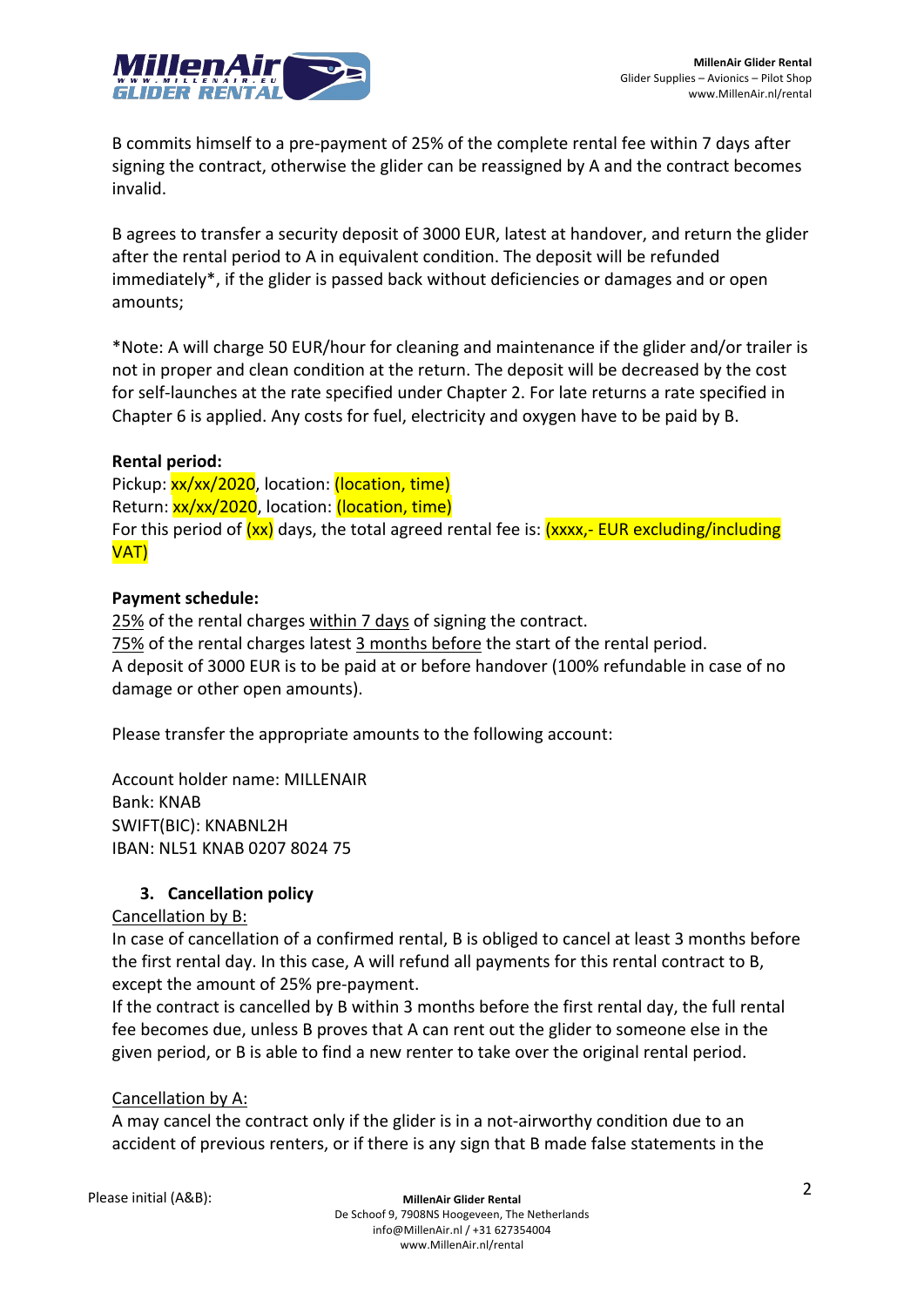

contract and/or if B is unreliable or considered not properly qualified as per Chapter 4. In this case A will refund all payments for B.

## **4. Flight Authorization / Provisions**

B confirms to be holder of a valid glider pilot license, a valid medical certificate, as well as a valid rating (launch type) for this glider (D-registered). B further commits not to leave the glider in the hands or possession of third parties. The use of the glider is only permitted to B.

B has a total flight experience of at least 500 hours on gliders, including 50 hours within the last 12 months before the rental period, and 50 hours of flight time on a similar type (all experience as pilot in command). If aforementioned limits concerning launches and hours are not fulfilled, a briefing and sufficient training flights (before the competition) are mandatory. In case of doubt, a check flight may be required. A has the right to deny or revoke the rental contract at any time if there is serious doubt about the flying- or airmanship qualities of B.

B commits himself to treat the glider carefully like his/her own, and to operate it in accordance with the valid Manufacturer's Flight Operations Manual as well as in compliance with the applicable Aviation Regulations or possible other legal or regulatory requirements. Intentional spinning and aerobatics are not permitted and may forfeit some or all of the deposit.

B is responsible for complying with the applicable national law of the states where the glider is operated. We particularly point out that this glider is not equipped with an ELT. Therefor it is only permitted in certain states (e.g. Austria) to be operated in the vicinity of an airfield. B is responsible for assessing and maintaining airworthiness of the glider during the entire rental period.

B confirms that the person and the vehicle towing the trailer have a valid license/permission to do so. The maximum permissible mass of the trailer is 1300kg. B ensures that he shall comply with the maximum speed limits of a trailer combination for each different country, and B is responsible to pay any traffic fines arising during the rental period.

## **5. Insurances / Damage / Repairs**

A declares that the glider is sufficiently insured against third party liability risks with a statutory coverage. A further explains that an own damage insurance on hull exists. The deductible amount is 2500 EUR with a no-claim bonus of 15%. These insurances remain valid during the rental period.

In case of damage, B will reimburse A all incurred costs not covered by the insurance, such as the deductible, the no-claims bonus and the additional premium of the comprehensive insurance. In case of multiple renters sharing this contract, all of them are liable for all obligations under this contract jointly.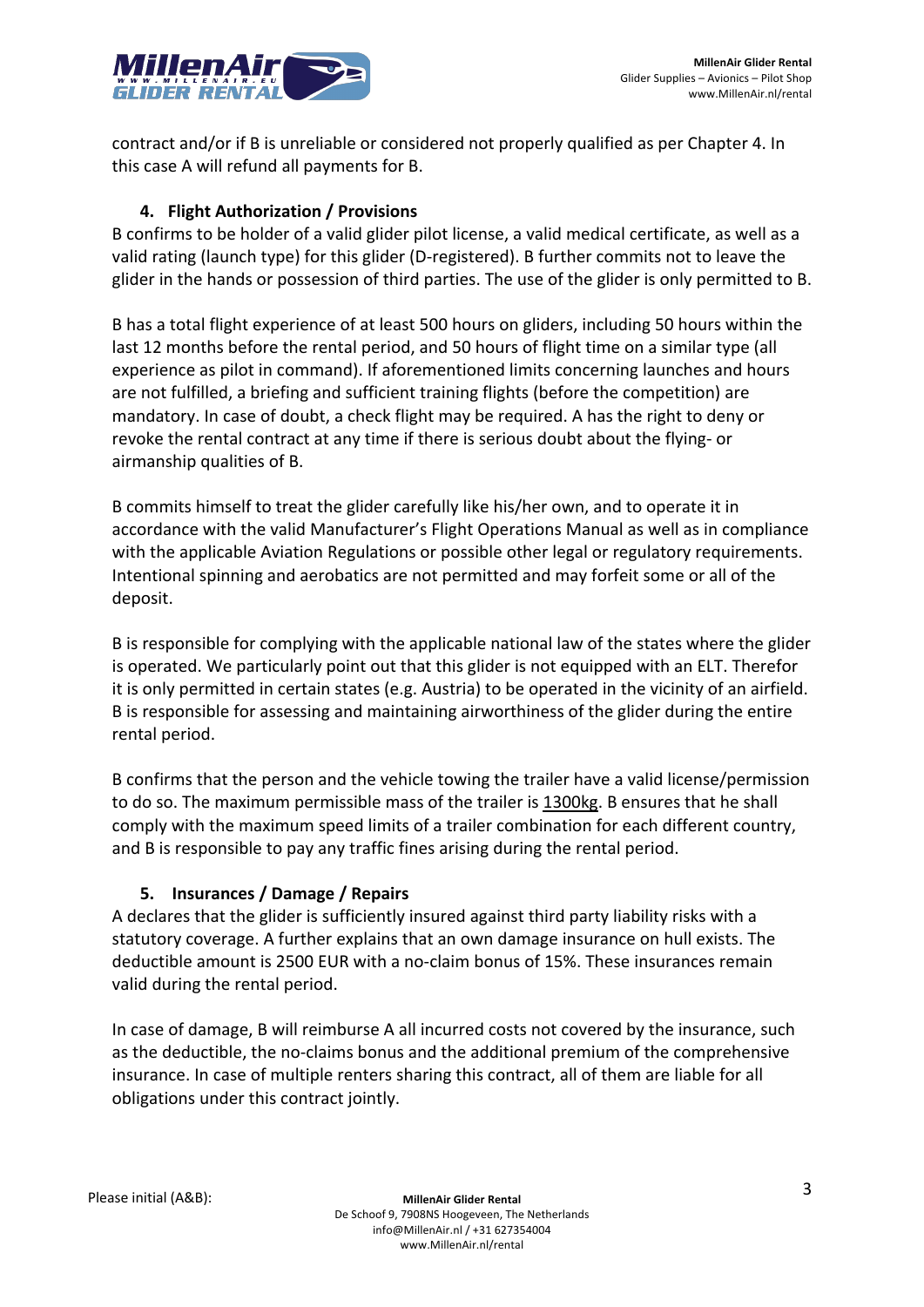

The trailer has a liability insurance. B is responsible to ensure that the vehicle used to tow the combination is properly equipped, certified and insured to tow the glider and its trailer (please note, in some countries it is compulsory to declare to the car insurance company that you wish to tow a trailer weighing more than 750KG – the specific trailer details need to be provided to the car insurance company in advance).

B commits himself to repair any damage not covered by insurance benefits, properly and professionally on his own expenses, at an EASA licensed (glider) workshop with certified technicians. In any case B is obliged to bring the glider in a condition equivalent to the condition at rental begin except wear by normal contractual use.

In case of substantiated reason to suspect that incorrect usage (on ground or in the air) of the glider (incorrect ground handling, hard landing, ground loop, gear up landing on grass or the like) led to a hidden damage, B commits himself to induce an inspection by expert and licensed personnel. B takes notice of the fact, that he will be called to account for possible consequential losses.

In case of an engine or battery failure, it can be assumed that the glider is still usable as a glider. In this case the rental price is reduced by 30 EUR per flying day with unusable engine. A right to cancel the contract cannot be derived from the fact that the engine is not usable during the rental period.

B must obtain agreement in writing from A before any minor modification, repair, replacement, tuning, or elimination of defects. No drillings, bonding or suction cups, no connection of additional instruments with changes to pressure tubes and/or electrical circuit.

Should any technical or other problems arise with the glider or trailer during the rental period, B is obliged to contact one of the given contact details, preferably +31 627354004 (Peter Millenaar, also on WhatsApp) and/or info@millenair.nl to report and coordinate the solution of the problem at the earliest convenience.

## **6. General terms and conditions, techniques and operating rules**

## **Engine use**

Engine use as sustainer is free of charge. For self-launching a 20 EUR fee per launch (max 600m AAL) will be charged to compensate for the high battery-wear of this launch method. The purpose of the engine as sustainer is ONLY for a safe recovery to the home airfield, suitable diversion airfield or suitable out-landing field in range, and to avoid potential outlanding damages. The engine should not be used for anything else. A short daily test run may be made. Using the engine for recreational purposes (e.g. low passes, extending flying time on non-thermic days, etc…) is charged at a rate of 3 EUR per engine minute. In case of serious misuse of the engine, B will forfeit some or all of the deposit.

Only the by A supplied chargers may be used to charge the engine and avionics batteries. No use of third-party chargers. No adjustments at the engine, engine pylon or limit-switches may be made without written permission from A.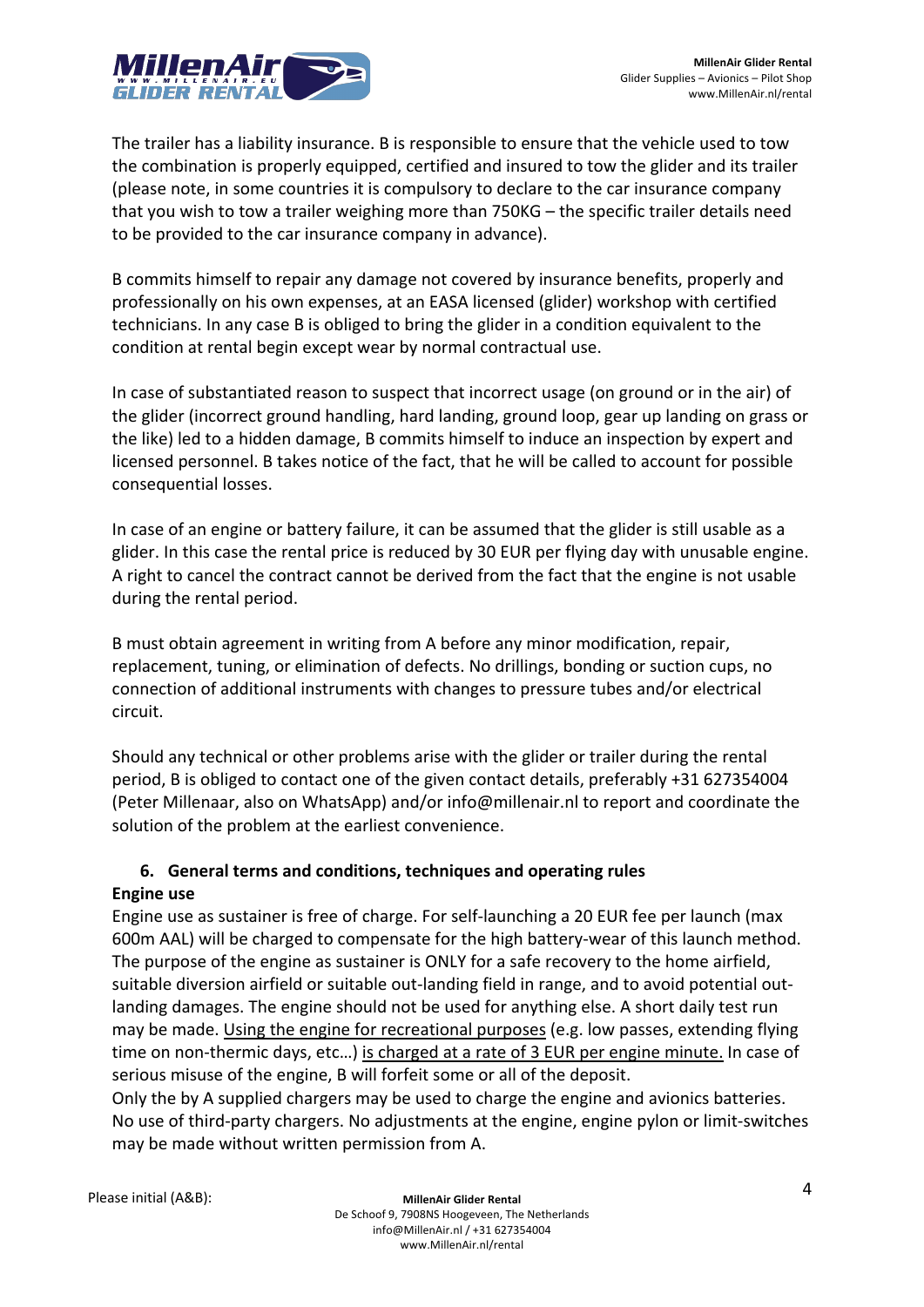

### **Cleaning and washing**

The glider must only be washed with fresh water. No soap may be added to the water, in order not to remove the protective UV/wax layer. For daily cleaning, please provide the supplied cleaning sponges specifically dedicated and separated for (lower-) fuselage or wing-use. Cleaning of the canopy may only be done with abundant clean water (strictly no dry-wiping!) and the dedicated canopy-sponge and -chamois.

For waxing, preferably use the supplied Aerolack One-in-One. You may use your own wax provided this is communicated in advance, in writing and approved by A. It is strictly forbidden to use aerosols such as Pledge or Beeswax (or other "furniture care products", non-exhaustive) which contain Silicones. In case of proven non-compliance, B will forfeit some or all of the deposit.

### **Overnight storing**

The glider can be stored in the trailer, in a hangar or outside. Leaving the glider outside overnight can be done under the sole responsibility of B and when doing so, it is mandatory to use the all-weather covers and to tie-down the glider properly using the supplied ground anchors or water tanks. It is forbidden to park the glider overnight with water ballast inside the wings or tail\*. Dump-able water ballast must always be removed completely. \*Note: in regards of the non-expendable tail tank, serious caution should be given when parking the glider overnight in low temperatures with water in the tail trim-tank. This water could become supercooled and may freeze during your next flight!

#### **Mandatory use of provided loggers and instruments**

The glider is equipped with a main IGC recorder (LX9070) and a back-up IGC recorder (S10) and a PowerMouse Flarm. It is forbidden to fly without an active flight recorder and Flarm. The main and back up logger must be turned on and logging at 1s interval during all flights. It is forbidden delete or modify any flight from the main or back-up logger. A is allowed check IGC-files. A may order B during the rental period to provide IGC-files within 48 hours. If unable to comply, B may forfeit some or all of the deposit.

No removal of, or change of instruments or avionics in the glider. No wired connection of alien devices to instruments or connection to the onboard power network. No drilling, bonding, taping or use of suction cups for mounting of own-devices.

#### **Use of the bugwiper system**

The use of the bugwiper system is at the sole risk of B. In case of a loss of a bugwiper, and/or damage to the glider, B will be charged (from the deposit) the complete cost including shipping charges to arrange replacement. B will be the sole responsible for any damage caused on ground (note: the bugwipers may be marked with A's contact details).

#### **Return of the glider**

The rental period can be followed immediately by another rental period; therefore, the glider must be returned to A within the lease terms, in clean condition ready for the next rental period. If unable to comply, B may forfeit some or all of the deposit. Failure to return the glider on time may result in charges of 50 EUR per hour or 500 EUR per day. Deviations from this rule must be agreed separately in writing.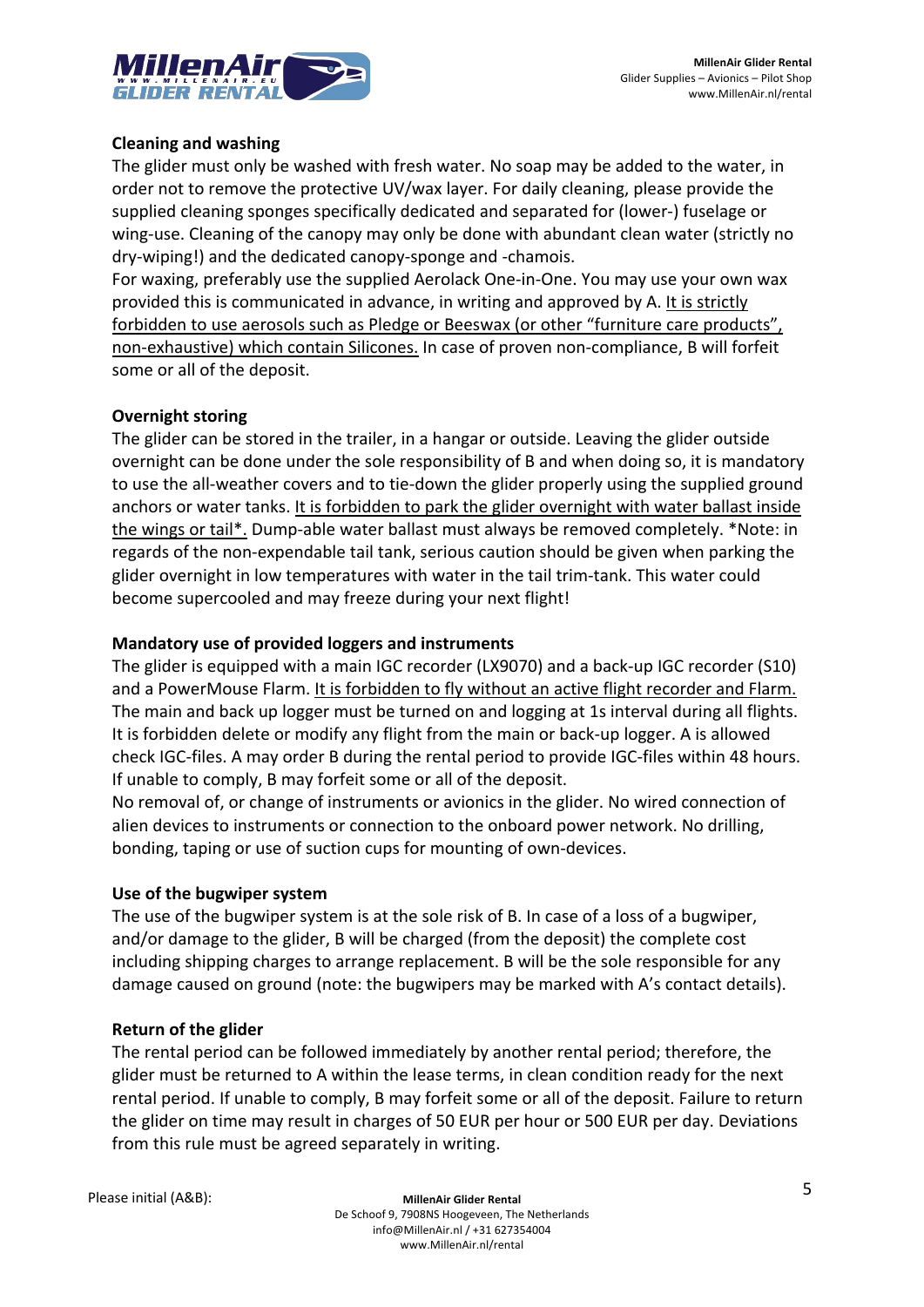

#### **7. Other agreements:**

| Date of issue: ___________________                       |                                                            |
|----------------------------------------------------------|------------------------------------------------------------|
| Valid until: ____________________                        |                                                            |
| Medical valid until: _________________                   |                                                            |
|                                                          | Gliding hours total: Last 12 months: Last 12 months:       |
|                                                          | Gliding launches total: Last 12 months:                    |
|                                                          | Self-launches total: Last 12 months:                       |
| Hours 15/18m class:                                      |                                                            |
| Flying hours on the rented- or similar type: ___________ |                                                            |
|                                                          | Flying hours in mountains: Last 12 months: Last 12 months: |

Please report any incidents or accidents in flying history with brief description:

Please enclose a copy of your medical certificate, glider pilot license, your logbook (last 12 months) and a copy of your passport or ID-card.

#### **9. Invalidity**

Should any provision of this contract be or become invalid, thereby the validity of the remaining provisions shall not be affected. The relevant invalid provision shall be replaced by a valid provision which meets the original economical intention at the best. The same applies, if the agreement should have a loophole.

### **10. Final provisions:**

1. No other agreements do exist between the parties. Changes and additional agreements to this contract must be made in written form and attached to this contract.

\_\_\_\_\_\_\_\_\_\_\_\_\_\_\_\_\_\_\_\_\_\_\_\_\_\_ \_\_\_\_\_\_\_\_\_\_\_\_\_\_\_\_\_\_\_\_\_\_\_\_\_\_

 $-$  . The contract of the contract of the contract of the contract of the contract of the contract of the contract of the contract of the contract of the contract of the contract of the contract of the contract of the con

- 2. Jurisdiction is Hoogeveen, The Netherlands.
- 3. Disputes arising from this agreement will be governed solely by Dutch law.

Location, date: Location, date:

Signature Renter (B): Signature MillenAir Rental (A):

**MillenAir Glider Rental** De Schoof 9, 7908NS Hoogeveen, The Netherlands info@MillenAir.nl / +31 627354004 www.MillenAir.nl/rental 6 Please initial (A&B):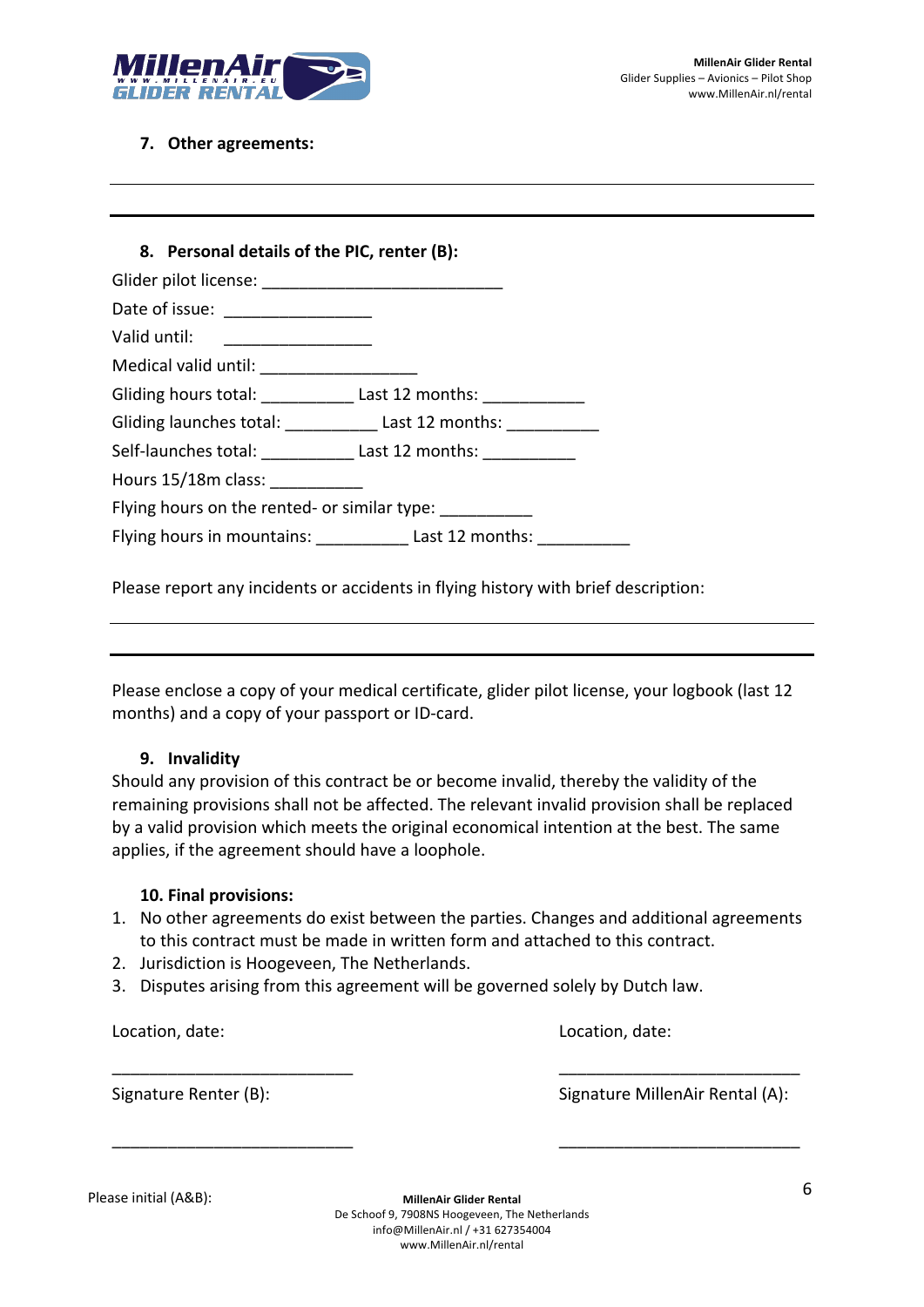

# **Appendix 1 JS-3 RES**

Handover protocol, equipment list **D-KXPM**

Renter (B): \_\_\_\_\_\_\_\_\_\_\_\_\_\_\_\_\_\_\_\_\_\_\_\_\_\_\_\_\_\_\_\_\_\_\_\_\_\_\_\_\_\_\_\_\_\_\_\_\_\_\_\_\_\_

Rental period: \_\_\_\_\_\_\_\_\_\_\_\_\_\_\_\_\_\_\_\_\_\_\_\_\_\_\_\_\_\_\_\_\_\_\_\_\_\_\_\_\_\_\_\_\_\_\_\_\_\_\_\_\_\_

| Inside the cockpit & parachute          | OK        | <b>NOT</b><br><b>OK</b> | <b>Remarks</b>        |
|-----------------------------------------|-----------|-------------------------|-----------------------|
| Main pin with pouch                     |           |                         |                       |
| Avionics batteries                      |           |                         |                       |
| Pitot and TE probes                     |           |                         |                       |
| Exterior Flarm antenna (lower fuselage) |           |                         |                       |
| National Flat parachute navy blue       |           |                         |                       |
| Zippered storage bag                    |           |                         |                       |
|                                         |           |                         |                       |
|                                         |           |                         |                       |
| Outdoor covers & tie-down equipment     | <b>OK</b> | <b>NOT</b><br><b>OK</b> | <b>Remarks</b>        |
| Fuselage cover                          |           |                         |                       |
| Left inner wing                         |           |                         |                       |
| Left 15/18m tip                         |           |                         |                       |
| Right inner wing                        |           |                         |                       |
| Right 15/18m tip                        |           |                         |                       |
| Vertical tail fin                       |           |                         |                       |
| Horizontal stabilizer                   |           |                         |                       |
| 2 Cover storage bags                    |           |                         |                       |
| 2 Wing cover compacting belts           |           |                         |                       |
| Canopy cover                            |           |                         |                       |
| 2 Tie-down straps                       |           |                         |                       |
| 2 Ground anchors                        |           |                         |                       |
| Pitot- and TE-probe plugs               |           |                         |                       |
|                                         |           |                         |                       |
|                                         |           |                         |                       |
| Ground handling equipment, cleaning &   | <b>OK</b> | <b>NOT</b>              | <b>Amount/Remarks</b> |
| daily use accessories                   |           | OK                      |                       |
| Tail dolly                              |           |                         |                       |
| Tow-bar with lifting device             |           |                         |                       |
| 360º wing wheel                         |           |                         |                       |
| Tail wheel retraction-pin               |           |                         |                       |
| Tow rope                                |           |                         |                       |
| <b>Bucket</b>                           |           |                         |                       |
| Sponges                                 |           |                         |                       |
| Chamois                                 |           |                         |                       |
| Muggenwech™                             |           |                         |                       |
| Wing wiper                              |           |                         |                       |
| Cleaning paper                          |           |                         |                       |
| Cleaning dissolvent fluid               |           |                         |                       |
| Nitto tape 19mm                         |           |                         |                       |
| Kroon grease                            |           |                         |                       |
| Aerolack wax & cloths                   |           |                         |                       |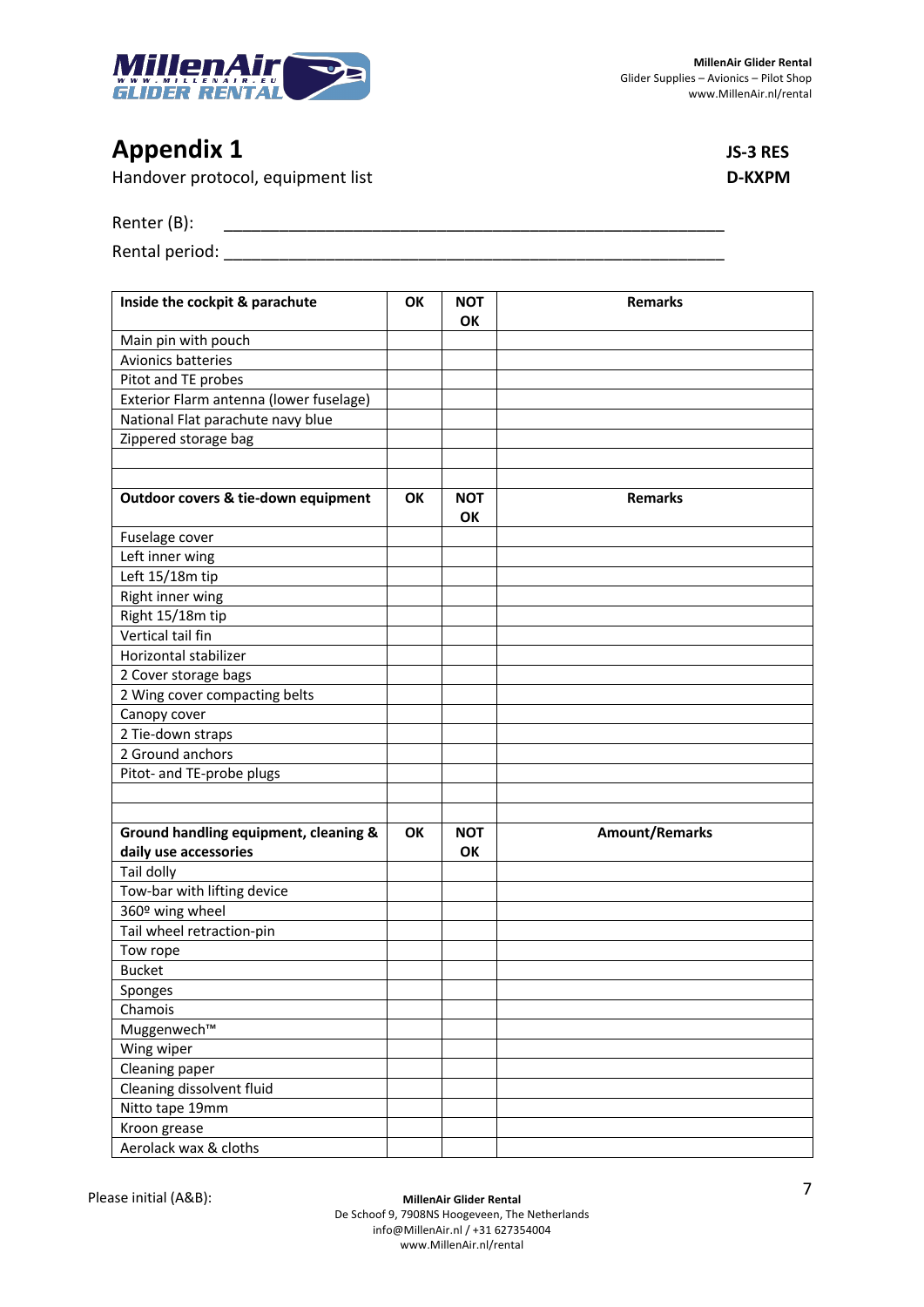

| Wing water pumps                    |           |            |                |
|-------------------------------------|-----------|------------|----------------|
| Tail water pump                     |           |            |                |
| Gardena digital water meter         |           |            |                |
| Water cans large (28L)              |           |            |                |
| Water can small (10L)               |           |            |                |
|                                     |           |            |                |
|                                     |           |            |                |
| Spare parts & tools                 | <b>OK</b> | <b>NOT</b> | <b>Remarks</b> |
|                                     |           | <b>OK</b>  |                |
| Bugwiper set with cable             |           |            |                |
| Tail wheel doors and springs        |           |            |                |
| Tail wheel tube                     |           |            |                |
| Main wheel assembly                 |           |            |                |
| 12V tire inflator                   |           |            |                |
| Fuselage lifting airbag             |           |            |                |
| Box of minor spare parts            |           |            |                |
| Backup TE-probe                     |           |            |                |
|                                     |           |            |                |
|                                     |           |            |                |
| <b>Glider documents</b>             | OK        | <b>NOT</b> | <b>Remarks</b> |
|                                     |           | OK         |                |
| <b>Flight Manual</b>                |           |            |                |
| <b>Maintenance Manual</b>           |           |            |                |
| <b>Certificate of Airworthiness</b> |           |            |                |
| Airworthiness Review Certificate    |           |            |                |
| Certificate of Registration         |           |            |                |
| <b>Radio Station License</b>        |           |            |                |
| Insurance Certificate               |           |            |                |
| Permit to Fly                       |           |            |                |
| Logbook                             |           |            |                |
| Weight and Balance Report           |           |            |                |
| IGC Baro-calibration Report (3x)    |           |            |                |
|                                     |           |            |                |
| Cobra trailer                       | OΚ        | <b>NOT</b> | <b>Remarks</b> |
|                                     |           | OK         |                |
| Solar system (explanation)          |           |            |                |
| Battery chargers (fixed & RES)      |           |            |                |
| Trailer charging cable and plug     |           |            |                |
| Rear support crank tool             |           |            |                |
| Tail wheel guide rail               |           |            |                |
| 2 Flap/aileron clamps               |           |            |                |
| 2 Wheel chocks (on fender)          |           |            |                |
| Spare wheel (underneath trailer)    |           |            |                |
| Anti-theft lock                     |           |            |                |
| Tow bar rain-cover                  |           |            |                |
| Trailer keys                        |           |            |                |
| Trailer documents                   |           |            |                |
|                                     |           |            |                |

Signature Renter (B): Location, date: Signature MillenAir (A):

\_\_\_\_\_\_\_\_\_\_\_\_\_\_\_\_\_\_\_\_ \_\_\_\_\_\_\_\_\_\_\_\_\_\_\_\_\_\_\_\_\_\_\_\_\_\_ \_\_\_\_\_\_\_\_\_\_\_\_\_\_\_\_\_\_\_\_\_